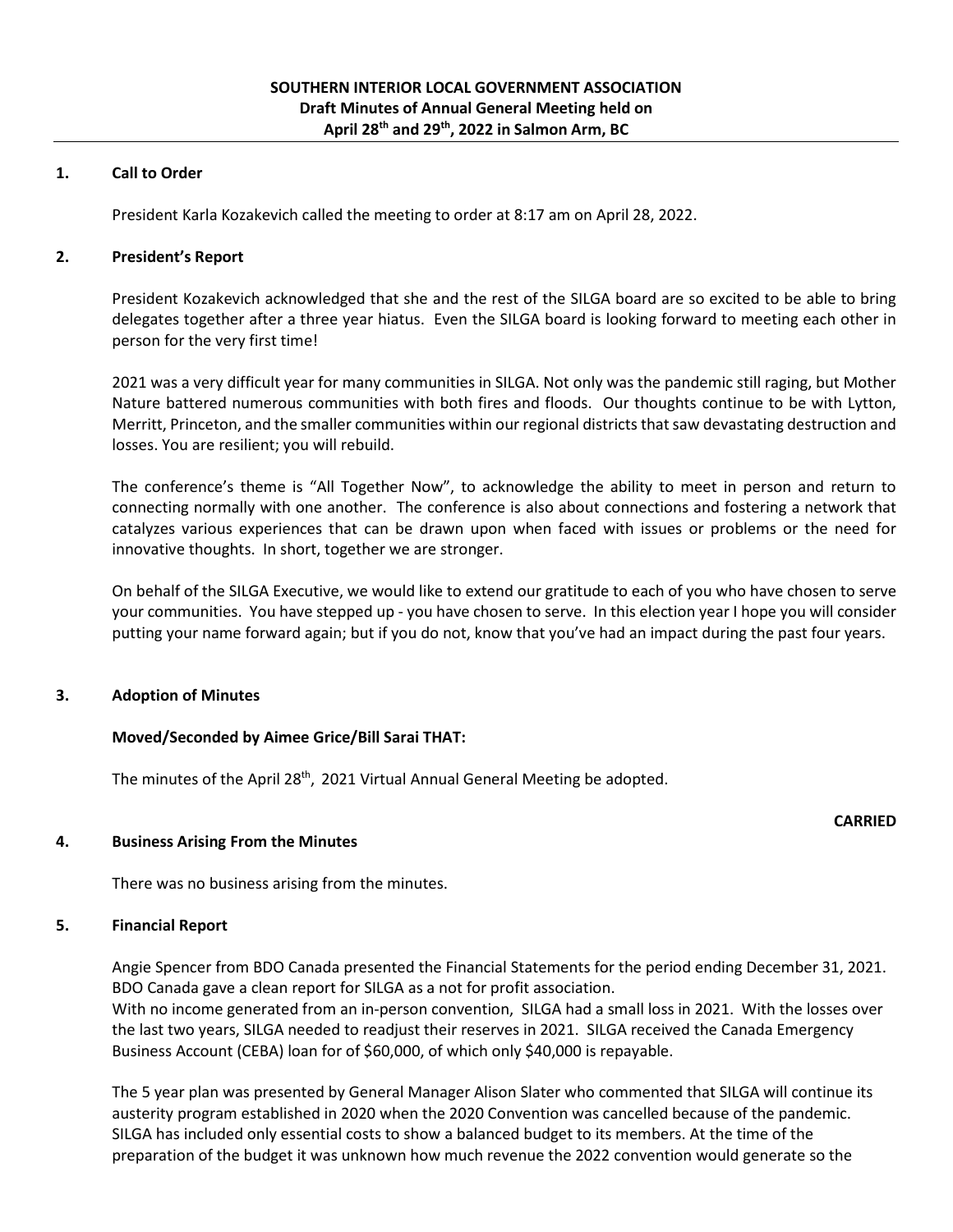numbers are conservative. If possible, SILGA would like to build back their reserves to pre-pandemic levels as it became very apparent that these reserves are necessary to ensure SILGA is able to continue its operations.

#### **Moved/Seconded by Bill Sarai/Judy Sentes THAT**:

The Financial Statement and Statement of Activities of SILGA for the period ending December 31, 2021 be adopted as presented.

**CARRIED**

#### **6. Nomination Committee Report**

Nomination Committee Chair Lori Mindnich read out the nominations and after calling three times for nominations from the floor, the following results were announced for the 2022-23 term.

| <b>Table Officers:</b>         |                                    |
|--------------------------------|------------------------------------|
| President:                     | Karla Kozakevich, RDOS (acclaimed) |
| <b>First Vice-President</b>    | Toni Boot, Summerland (acclaimed)  |
| 2 <sup>nd</sup> Vice-President | Aimee Grice, Oliver (acclaimed)    |

## **For the 7 positions of Director at Large Past President Mindnich read out the names recorded in the nomination package:**

Mayor Spencer Coyne, Princeton Councillor Tony Luck, Merritt Councillor Bill Sarai, Kamloops Councillor Judy Sentes, Penticton Councillor Louise Wallace Richmond, Salmon Arm Councillor Barb Wiebe, Lillooet

#### **Past President Mindnich then asked for nominations from the floor:**

Councillor Ruth Hoyte, Coldstream Councillor Jen Leach, Lillooet

Past President Mindnich announced that the following will be Directors at Large for SILGA for the 2022/23 term.

Mayor Spencer Coyne, Princeton Councillor Ruth Hoyte, Coldstream Councillor Jen Leach, Lillooet Councillor Tony Luck, Merritt Councillor Bill Sarai, Kamloops Councillor Judy Sentes, Penticton Councillor Louise Wallace Richmond, Salmon Arm

#### **7. Resolutions**

#### **Moved/Seconded by Sylvia Lindgren/Steve Scott THAT:**

Keri-Ann Austin be appointed as the SILGA parliamentarian for the resolutions session.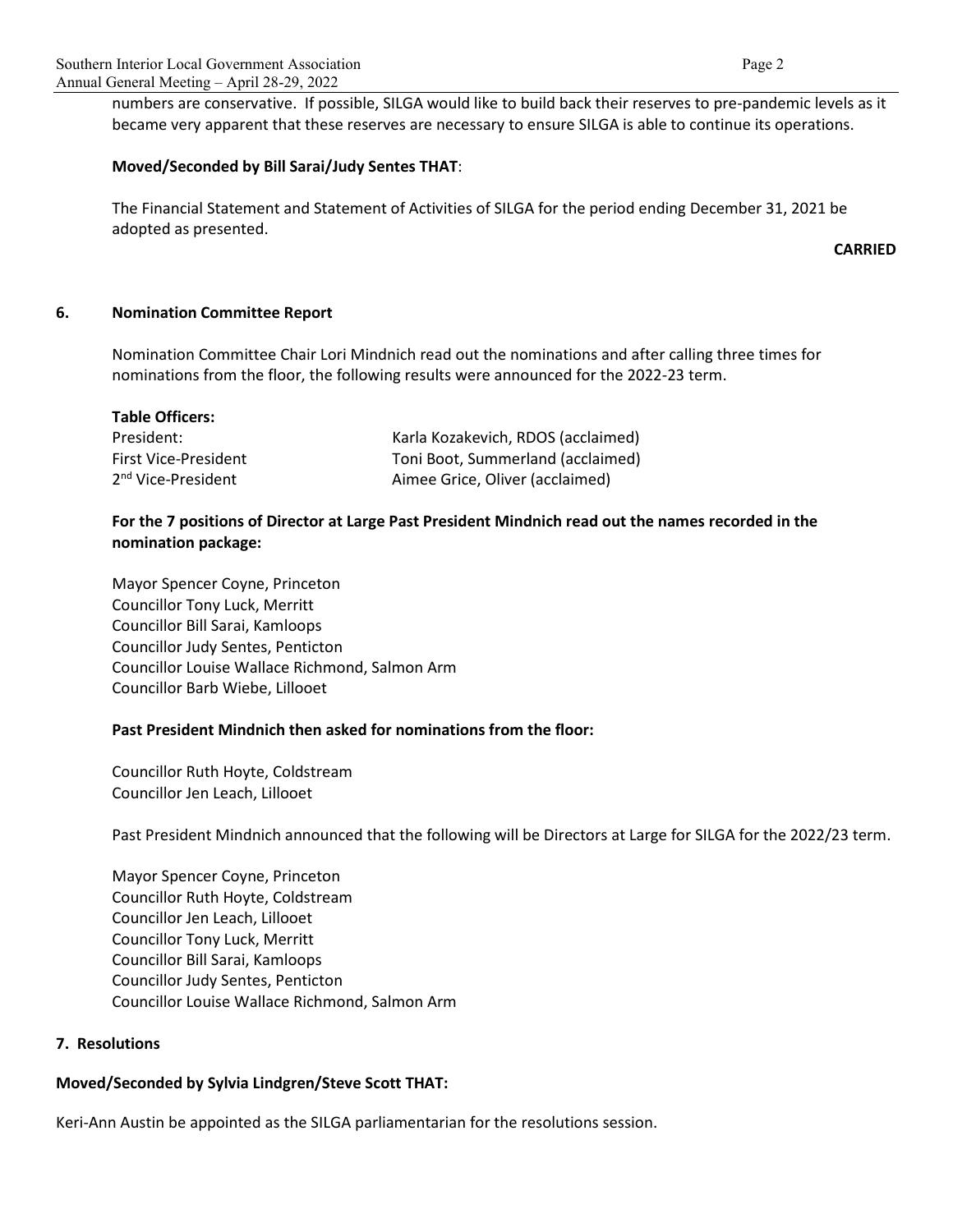**Moved/Seconded by Sue Peters/Sylvia Lindgren THAT:**

Debate to be allowed on late resolutions

**2022 SILGA RESOLUTIONS**

#### **LEGISLATIVE**

1. Summerland Local Elected Official Benefits

#### **COMMUNITY SAFETY**

- 2. Lillooet Criminal Justice Reform for Repeat, Convicted Offenders
- 3. Lake Country RCMP Population Thresholds for Cost Sharing
- 4. Salmon Arm Rural Policing
- 5. Chase Fuel Mitigation outside Community Boundaries
- 6. Lillooet BC Forest Management and Wildfire Prevention Reform
- 7. Keremeos/RDOS Flood Mitigation Service
- 8. Lillooet Emergency Management Program Reform
- 9. Chase Emergency Evacuation Transportation
- 10. Chase Highway Rescue Funding

#### **TRANSPORTATION**

| 11. RDOS         | Safety and Speed Mitigation Measures on Provincial Roads |
|------------------|----------------------------------------------------------|
| 12. RDOS         | <b>Reprioritizing Snow Clearing</b>                      |
| 13. Merritt      | On Road Use of Off-Road Vehicles for Snow Clearing       |
| 14. Lake Country | <b>Mandatory Winter Tires for Rental Vehicles</b>        |
| 15. RDOS         | <b>Ride Sharing</b>                                      |

#### **FINANCE**

16. RDOS Sustainable Funding for Libraries

## **ASSESSMENT**

| Reclassification of Properties Ancillary to Railway Operations<br>17. Ashcroft |  |
|--------------------------------------------------------------------------------|--|
|--------------------------------------------------------------------------------|--|

#### **ENVIRONMENT**

18. Coldstream Exterior Lighting Pollution

# **LAND USE**

| 19. RDOS | Retroactive Development and the Riparian Area Protection Regulation |
|----------|---------------------------------------------------------------------|
| 20. SLRD | Local Governments to have Legislated Input into Cutting Permits     |

### **CARRIED**

**CARRIED**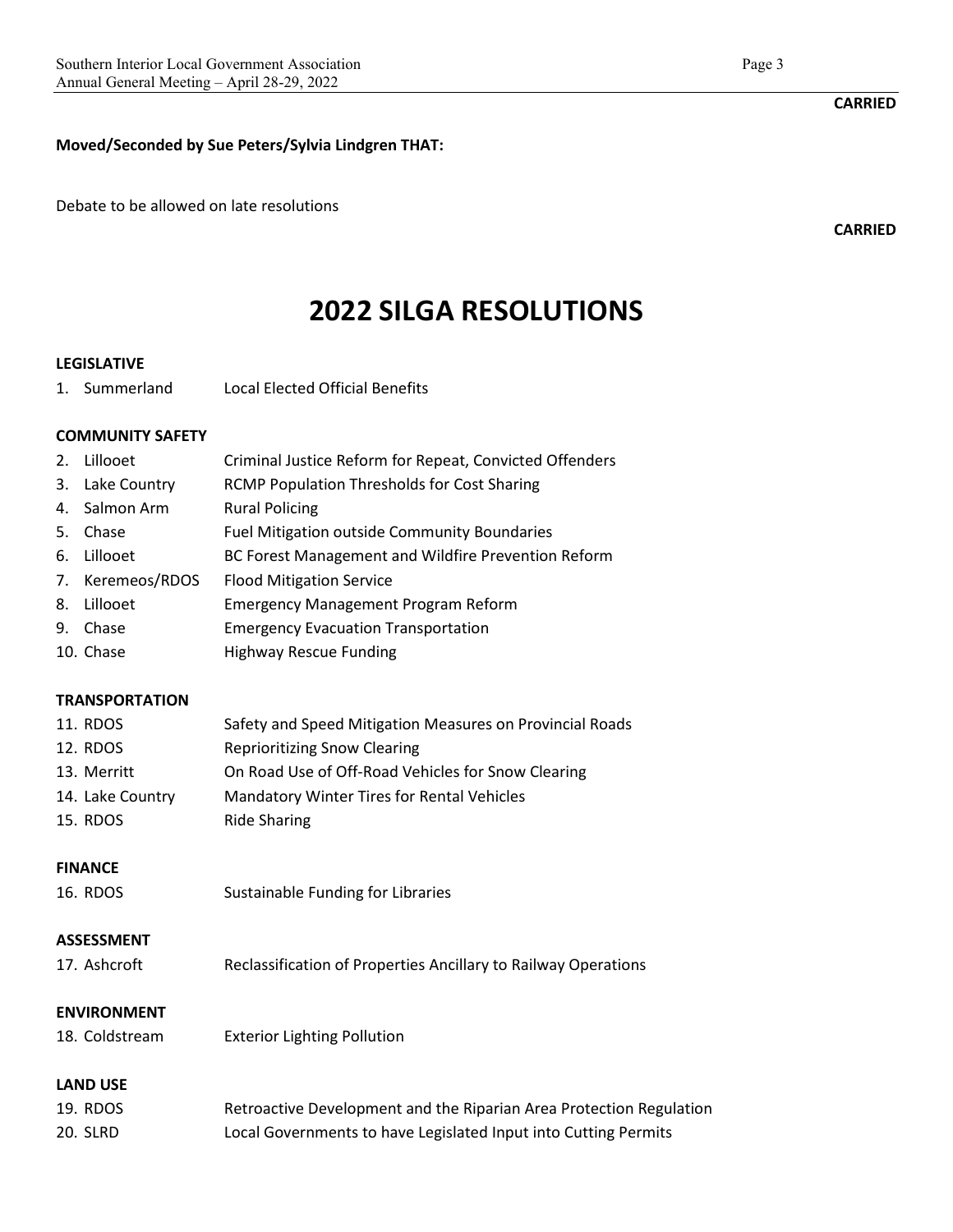#### **HEALTH AND SOCIAL DEVELOPMENT**

| 21. Lake Country   | <b>Family Physician Funding</b>                                          |
|--------------------|--------------------------------------------------------------------------|
| 22. RDOS           | Physician (Specialist) Recruitment in Rural Areas                        |
| 23. Spallumcheen   | <b>BC Emergency Health Services Funding</b>                              |
| 24. Chase          | First Responders Program Funding                                         |
| 25. RDOS           | BC Emergency Health Services (BCEHS) - Partnership with Local Government |
| 26. Penticton/RDOS | <b>Provincial Car Program</b>                                            |
| 27. Spallumcheen   | Regional Food Supply Feasibility Study                                   |
|                    |                                                                          |

## **HOUSING**

| 28. Lumby  | Home Affordability & Transfer Tax Levels       |
|------------|------------------------------------------------|
| 29. Oliver | Tiny Homes                                     |
| 30. Lumby  | Bare Land Strata Development Minimum Standards |

## **SELECTED ISSUES**

31. Sicamous Paid Protestors

## **LATE**

| 1. Clinton    | Reverse PST On Fossil Fuel Heating                 |
|---------------|----------------------------------------------------|
| 2. Logan Lake | <b>Thresholds for Disregarding Access Requests</b> |

#### **LEGISLATIVE**

# **(1) TITLE: LOCAL ELECTED OFFICIAL BENEFITS**

#### **SPONSOR: District of Summerland**

Whereas one barrier to attracting a diversity of candidates to local government participation is the low compensation received by local government elected officials;

And whereas benefits typically available to public servants at all levels of government are not readily available to local government elected officials, further widening the gap between elected officials and other public servants or private sector employees:

Therefore be it resolved that UBCM work with the Province of British Columbia to establish an accessible benefits program for local government elected officials to support attracting diverse local government candidates.

**Proposed Amendment:** change "establish" to "investigate" in the TBIR clause **1st Penny Gambell, Lake Country 2nd Bill Scarrow, Lake Country**

**Vote on Amendment: DEFEATED Vote on Resolution: CARRIED**

## **COMMUNITY SAFETY**

**(2) TITLE: CRIMINAL JUSTICE REFORM FOR REPEAT, CONVICTED OFFENDERS**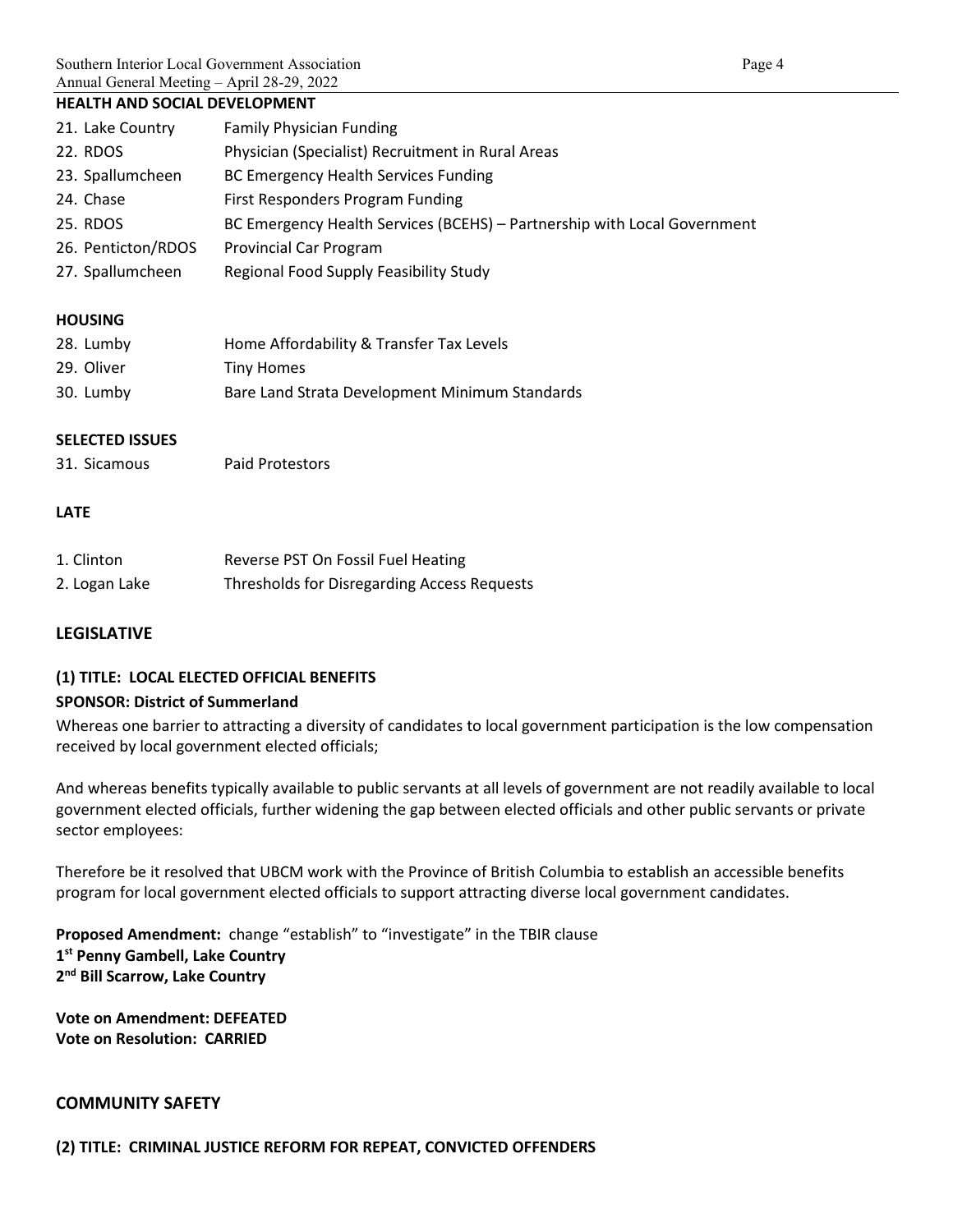#### **SPONSOR: District of Lillooet**

Whereas the RCMP are overworked and understaffed in the Province of BC;

And whereas many BC residents are frustrated with the low sanction sentences imposed by the Provincial Court criminal justice system;

And whereas criminals may not choose the path to recovery as provided for by various provincial, federal, or First Nations government-created mental health programs, Indigenous court systems, reform programs, safe injection sites, methadone, or Opioid Agonist Treatment (OAT) clinics;

And whereas many thefts and drug-related crimes are perpetrated by criminals who are "well known to police" and have multiple or long criminal records:

Therefore be it resolved that UBCM ask the Province of BC and the BC's Attorney General to immediately begin working with the Government of Canada to address issues with Canada's and British Columbia's justice system including the proposed imposition of weightier consequences and greater accountability for repeat offenders, thereby supporting the rights of all Canadians to live in safe communities.

#### **Vote on Resolution: CARRIED**

#### **(3) TITLE: RCMP POPULATION THRESHOLDS FOR COST SHARING**

#### **SPONSOR: District of Lake Country**

Whereas during the 1992 negotiations between the federal Solicitor General and the provincial negotiating team it was agreed that the Province of BC would be responsible for 90 percent of the share of the RCMP costs in communities with more than 15,000 residents and for 70 percent of the costs in communities with less than 15,000 residents;

And whereas there have been significant increases in RCMP costs as a result of the collective bargaining process that municipalities must pay since the thresholds were set in 1992;

Therefore be it resolved that UBCM urge the provincial and federal governments to consider increasing the population thresholds to recognize the increased burden on emerging municipalities and inability for the current population thresholds to support the increasing costs of policing.

**Vote on Resolution: CARRIED**

#### **(4) TITLE: RURAL POLICING**

#### **Sponsor: City of Salmon Arm**

Whereas public safety is of equal concern to both municipal and regional district residents;

And whereas rural populations are growing steadily;

And whereas provincial policing complements have not been increased at the same rate as municipally funded positions;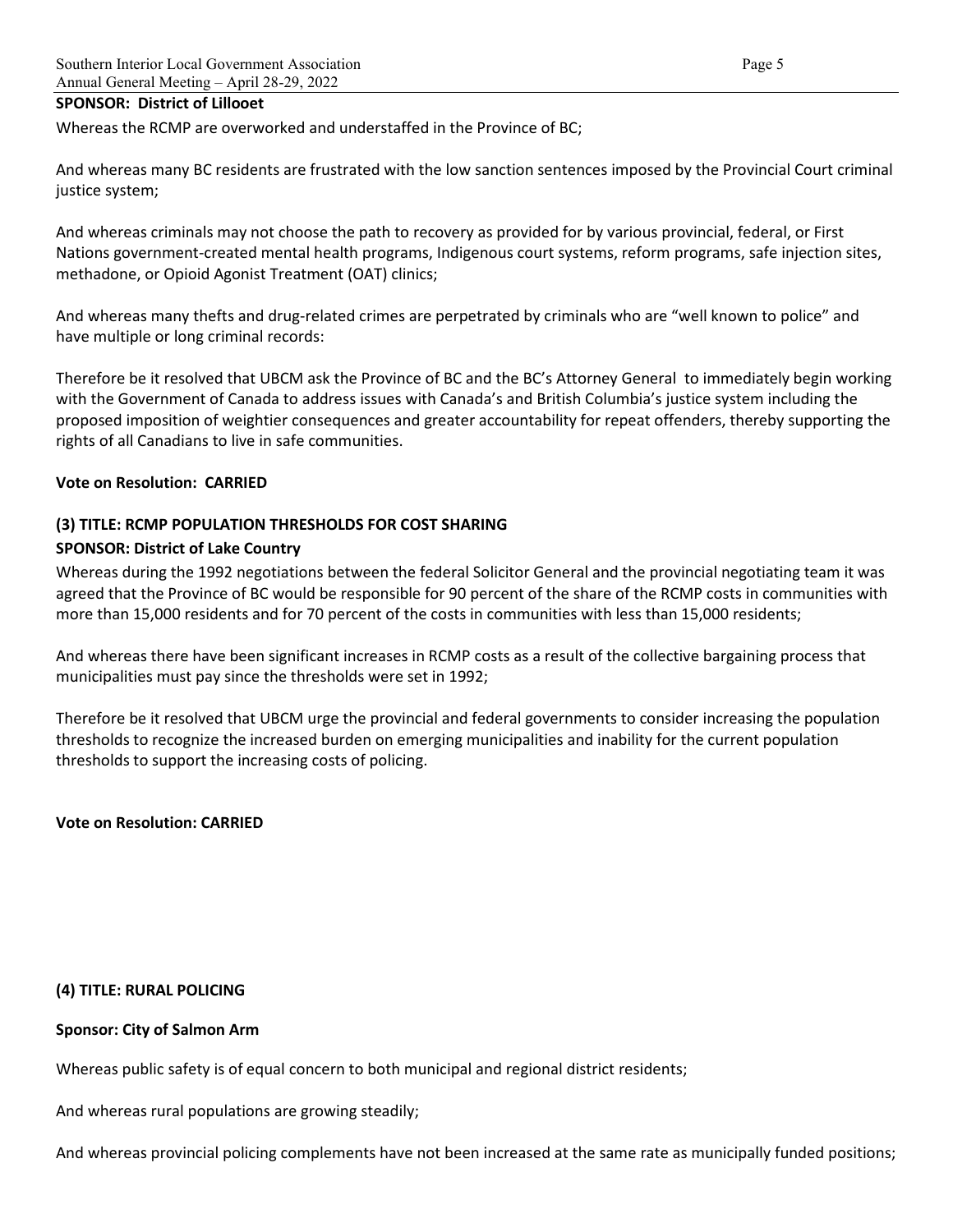And whereas lack of police resources affects rural safety and is putting a strain on municipal budgets:

Therefore be it resolved that UBCM request that the province increase the provincially funded positions immediately;

And be it further resolved that future resource allocations accurately reflect the rural demands for policing services.

#### **Vote on Resolution: CARRIED**

#### **(5) TITLE: FUEL MITIGATION OUTSIDE COMMUNITY BOUNDARIES**

#### **SPONSOR: Village of Chase**

Whereas climate change is real and causing significant changes in the way local, provincial, and federal governments do business and provide services;

And whereas the Province of BC has provided funding for Community Wildfire Protection Plans and Fire Smart programs for local governments;

And whereas the continual drying and heating of our forests in British Columbia causes wildfires to ignite much more readily and to travel at higher speeds across the forested areas:

Therefore be it resolved that UBCM request the BC Wildfire Service to take action to reduce fuel loading around the perimeter of communities in British Columbia which will work in conjunction with initiatives undertaken in communities to protect themselves from wildfires.

#### **Vote on Resolution: CARRIED**

#### **(6) TITLE: BC FOREST MANAGEMENT AND WILDFIRE PREVENTION REFORM**

#### **SPONSOR: District of Lillooet**

Whereas the residents of BC are calling for our provincial government to provide better forest management and wildfire prevention by assessing the current policies and guidelines to enhance those that are working and to re-evaluate and change those that are not;

And whereas Ontario created an 'All Hazards Agency' that employs people to manage fire, flood, and slides year-round;

And whereas the trickle effect of lumber prices and availability along with jobs, mill closures, current and future mudslides, damage to critical habitat, and house insurance will continue to increase and have an alarming effect on BC's future if we do not change the current forest practice procedures:

Therefore be it resolved that UBCM request that the Province of BC immediately create an "All Hazards Agency" that employs people full time, year-round to manage fire, flood and slides as part of a comprehensive forest restoration and management program;

And be it further resolved that the Province of BC be requested to empower local people, working with licensees, industry and contractors, Indigenous communities, ranchers, and boots-on-the-ground workers such as fire fighters, forestry workers, and all those that see day to day issues and have the frontline knowledge to provide feedback on inconsistencies in forest management and offer recommendations to the "All Hazards Agency" with the aim of improving forest management practices and preventing wildfires in BC.

#### **Vote on Resolution: CARRIED**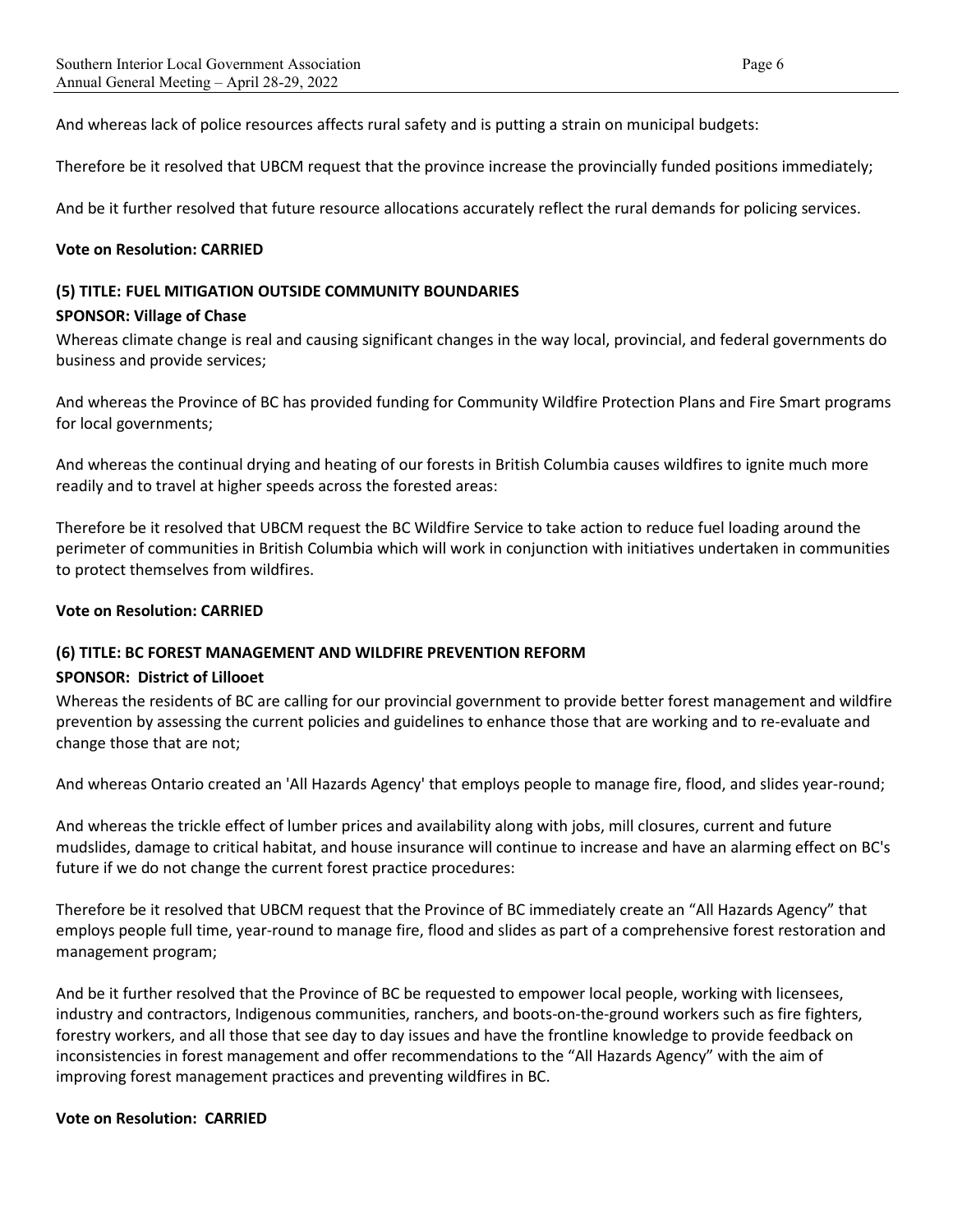#### **(7) TITLE: FLOOD MITIGATION SERVICE**

#### **SPONSOR: Town of Keremeos/Regional District Okanagan Similkameen**

Whereas climate change has accelerated the frequency and intensity at which high water events occur in the Province British Columbia;

And whereas orphan dikes in British Columbia no longer adequately protect BC communities:

Therefore be it resolved that UBCM ask the Province of British Columbia to implement a flood mitigation service in consultation with local governments, including Indigenous partners.

## **Motion for Amendment: 1st Tim Palmer, Revelstoke 2nd Karla Kozakevich, RDOS**

Amend the TBIR to read:

Therefore be it resolved that UBCM ask the Province of British Columbia to implement a flood mitigation service**, with particular focus on the ongoing provincial maintenance of orphan dikes,** in consultation with local governments **and** Indigenous partners.

**Motion for Amendment: 1st Ken Gillis, TNRD 2nd Wendy Coomber, Cache Creek**

Amend the TBIR amendment: add "and dams" after the orphan dikes

**Vote on amended amendment: CARRIED**

**Vote on the resolution as amended: CARRIED**

# **(8) TITLE: EMERGENCY MANAGEMENT PROGRAM REFORM**

#### **SPONSOR: District of Lillooet**

Whereas local governments and other local authorities in rural British Columbia are under-resourced to effectively respond to ever-increasing climate related disasters;

And whereas the elected officials and staff of local governments and other local authorities are often themselves personally and tragically impacted by these disasters;

And whereas the emergency management program provides provincially administered funding for on-the-ground efforts that largely rely on the victims of the disaster to be responsible for disaster response and recovery:

Therefore be it resolved that UBCM request that the Province of BC offer on-the-ground provision of the emergency management program for local governments that opt-in to this service to ensure that adequate resources are always available and can be dynamically allocated throughout the province based on capacity and need.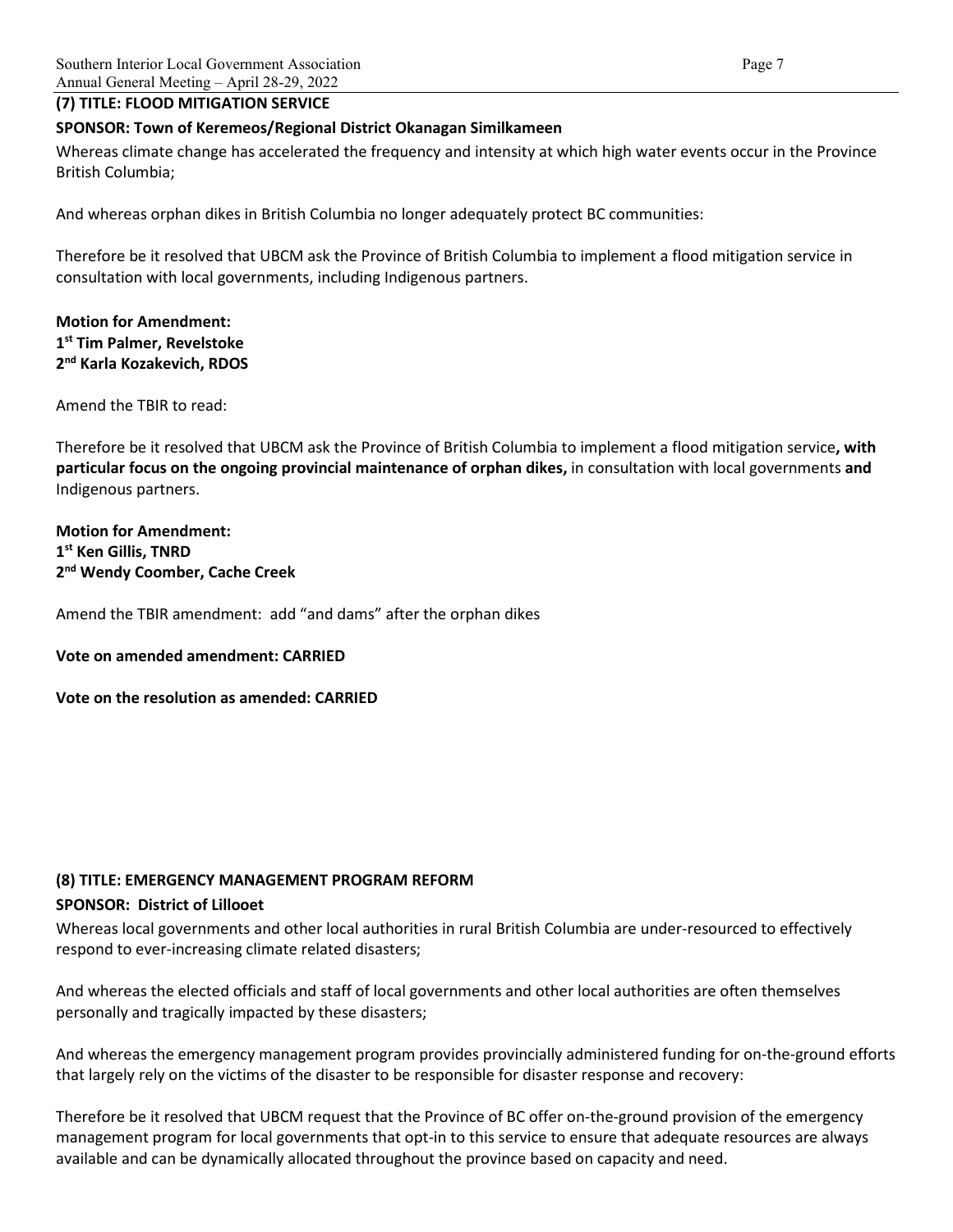#### **Vote on Resolution: CARRIED**

#### **(9) TITLE: EMERGENCY EVACUATION TRANSPORTATION**

#### **SPONSOR: Village of Chase**

Whereas many small local governments not in close proximity to larger centres do not have publicly provided or privately provided bus service available;

And whereas in the event of an emergency evacuation, the provision of one or more busses would be an integral part of the evacuation of individuals particularly those vulnerable, mobility challenged and without their own or supportive transportation;

And whereas most small local governments have school bus services provided by the school districts to transport children to and from school but the buses are not stationed in the local governments in the summer which is the critical time particularly for wildfire risk and potential evacuation:

Therefore be it resolved that UBCM request the Province of BC to require school districts to keep some buses in the local government they serve during summer months to provide for the evacuation of vulnerable individuals if required.

#### **Vote on Resolution: CARRIED**

#### **(10) TITLE: HIGHWAY RESCUE FUNDING**

#### **Sponsor: Village of Chase**

Whereas many small local governments provide highway rescue services in large geographic areas outside of their jurisdictions;

And whereas the Province of BC has increased funding to communities in the past several years to help offset the costs of the service provided;

And whereas costs continue to rise for components of the service including fuel, vehicle repairs, vehicle replacement and training:

Therefore be it resolved that UBCM request the Province of BC to review the funding allowances to cover more costs associated with the provision of highway rescue services by small local governments.

#### **Vote on Resolution: CARRIED**

#### **TRANSPORTATION**

#### **(11) TITLE: SAFETY AND SPEED MITIGATION MEASURES ON PROVINCIAL ROADS**

#### **SPONSOR: Regional District Okanagan Similkameen**

Whereas the Ministry of Transportation and Infrastructure does not install speed mitigation measures on provincial roads, giving the rationale that provincial roads belong to all the citizens of British Columbia as they serve to promote the economy and inter-provincial movement of people and goods;

And whereas the criteria provided by the Ministry of Transportation applies to all roads under the Province's jurisdiction, whether they are numbered highways, rural roads or local subdivision roads: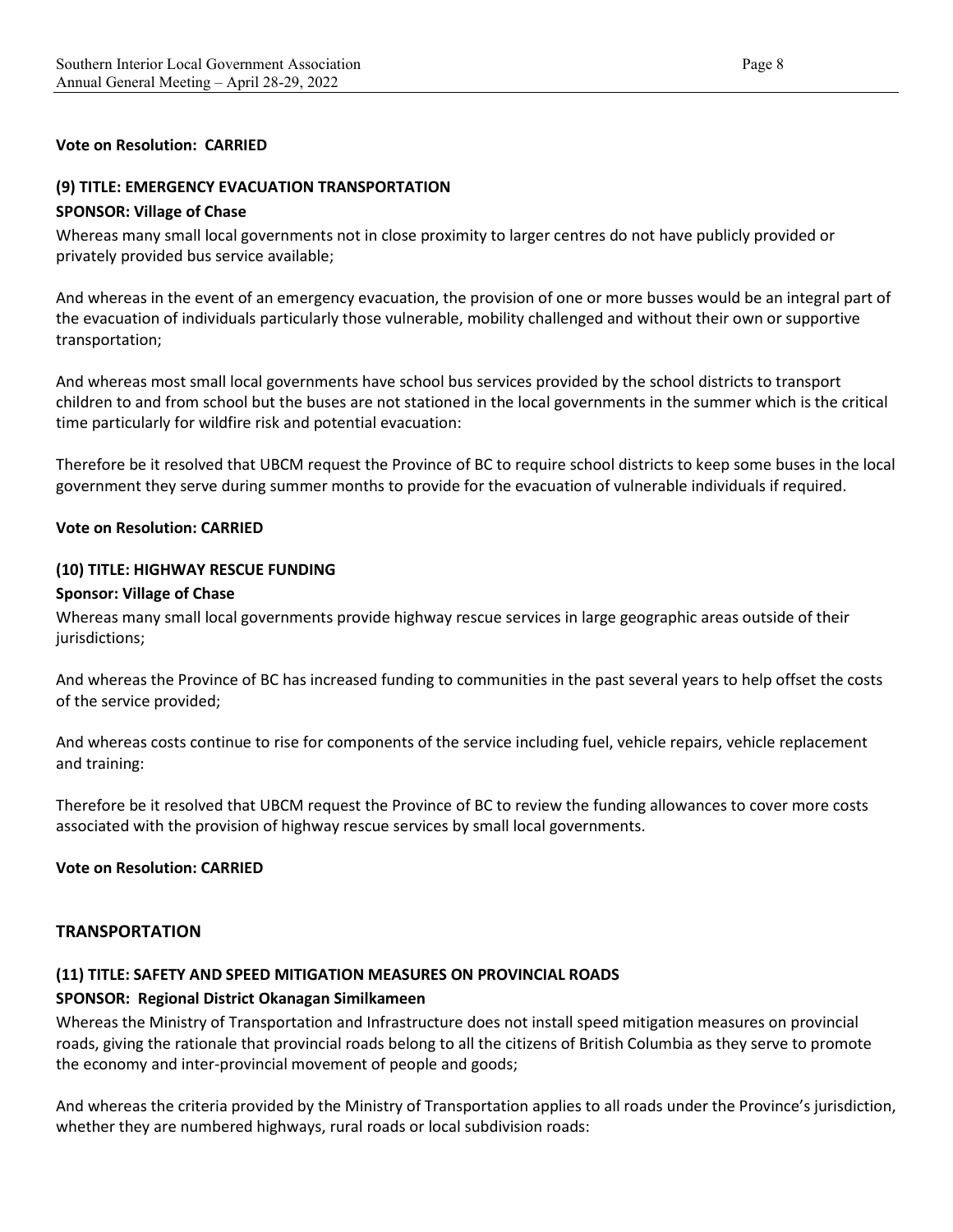Therefore be it resolved that UBCM ask the Ministry of Transportation and Infrastructure to develop a matrix to determine the primary use(s) of the provincial roads, and base safety and speed mitigation measures on the primary use(s) of provincial roads rather than a blanket criteria.

#### **Vote on Resolution: CARRIED**

## **(12) TITLE: REPRIORITIZING SNOW CLEARING**

## **SPONSOR: Regional District Okanagan Similkameen**

Whereas there is increased concern about the state of public roads in rural communities during and after major weather events;

And whereas the Ministry of Transportation and Infrastructure's road classification system defines levels and response times for maintenance standards for each specific service area in order to prioritize service:

Therefore be it resolved that UBCM urge the provincial government to work with local governments to review the existing road classification system to consider reprioritizing the order in which roads are cleared or maintained;

And be it further resolved that the Ministry of Transportation and Infrastructure increase funding for maintenance of secondary roads to ensure safe and accessible transportation options for rural communities.

#### **Vote on Resolution: CARRIED**

# **(13) TITLE: ON ROAD USE OF OFF-ROAD VEHICLES FOR SNOW CLEARING SPONSOR: City of Merritt**

Whereas the provincial *Motor Vehicle Act* prohibits private owners from driving off-road vehicles on municipal streets;

And whereas Division 24 of the *Motor Vehicle Act* Regulations allows RCMP discretion to issue operation permits for non-standard vehicles, including off-road vehicles;

And whereas heavy snowfall can render streets and sidewalks impassable, requiring substantial effort to clear them, which residents sometimes wish to perform expeditiously using off-road vehicles:

Therefore be it resolved that the provincial government and RCMP work with local governments to develop transparent and consistent frameworks allowing the on-road use of off-road vehicles within a prescribed, permit-specific area, for the purpose of clearing snow.

#### **Vote on Resolution: CARRIED**

# **(14) TITLE: MANDATORY WINTER TIRES FOR RENTAL VEHICLES**

#### **SPONSOR: District of Lake Country**

Whereas winters in many parts of British Columbia are subject to icy road conditions and snowfall accumulation;

And whereas most rental vehicles are only equipped with all season tires rather than winter tires:

Therefore be it resolved that UBCM request the Province of BC to make it mandatory that winter rated tires be installed on rental vehicles during the winter months in those areas of BC that experience snow and ice conditions.

**Proposed Amendment:** Change " in those areas of BC that experience snow and ice conditions" to "in BC"

**1st Rhona Martin, CSRD**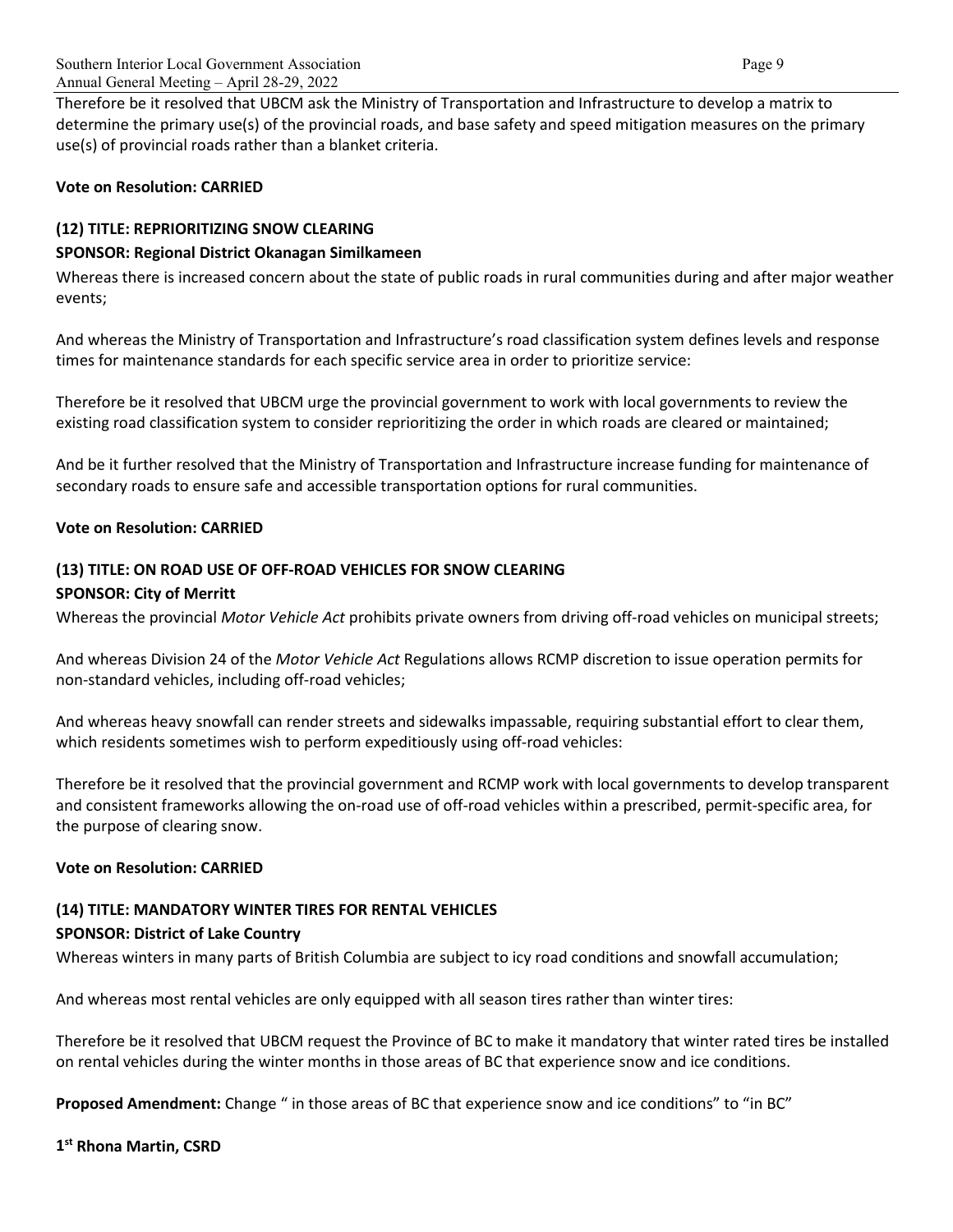# **2nd Blair Ireland, Lake Country**

**Vote on amendment: CARRIED Vote on resolution: CARRIED**

#### **(15) TITLE: RIDE SHARING**

#### **SPONSOR: Regional District Okanagan Similkameen**

Whereas ride sharing is a convenient, safe, and responsive service which benefits local residents and the tourism industry as well as fosters economic growth;

And whereas there exists a public need for the service and within smaller communities, ride sharing offers a more reliable option where traditional services are often inconsistent;

And whereas it has been shown that taxi companies can financially tolerate the introduction of ride sharing companies, and ride sharing has been proven as a benefit to impaired driving reduction:

Therefore be it resolved that UBCM ask the BC Passenger Transportation Board to implement a viable ride sharing service regulation which will address passenger transportation issues outside of Metro Vancouver including small, rural, and remote communities.

#### **Vote on Resolution: CARRIED**

#### **FINANCE**

#### **(16) TITLE: SUSTAINABLE FUNDING FOR LIBRARIES**

#### **SPONSOR: Regional District Okanagan Similkameen**

Whereas libraries in British Columbia are largely financed by levies paid by local governments, and where provincial library funding has remained stagnant for the past 10 years;

And whereas public libraries are central to communities, providing equitable access to vital resources, including internet, computers, digital library tools, and in-person services from expert staff;

And whereas public libraries provide British Columbians with low-barrier services, that support job seekers and small businesses, that increase literacy in communities, that advance reconciliation with Indigenous peoples, and that promote equity and inclusion;

Therefore be it resolved that UBCM urge the Province of BC to provide long-term sustainable funding for public libraries in BC;

And be it further resolved that the Province of BC ensure that BC libraries will henceforth receive regular increases to provincial government funding in subsequent years.

#### **Vote on Resolution: CARRIED**

#### **ASSESSMENT**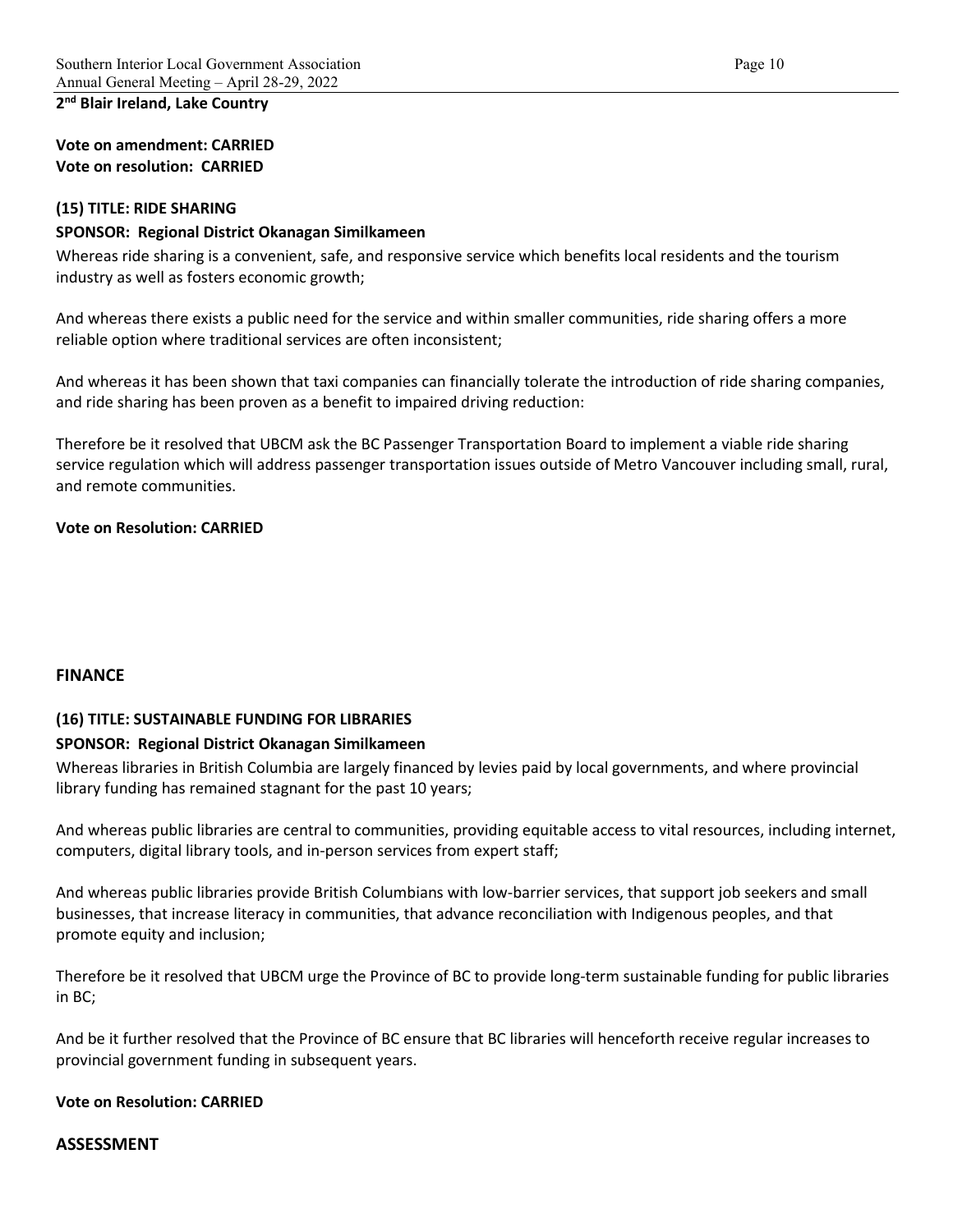# **(17) TITLE: Reclassification of Properties Ancillary to Railway Operations SPONSOR: Village of Ashcroft**

Whereas land used for the purposes of extracting, storage of products manufacturing or transporting of goods are categorized as Class 5 Light Industry in the BC *Assessment Act* – Prescribed Classes of Property Regulations BC Reg. 438/81 with the exception of lands used or held for the purposes of, or for purposes ancillary to, the business of transportation by railway;

And whereas ancillary rail operations such as transloading facilities are a heavy burden on local government infrastructure through trucking activity and movement of product and require a higher level of government support including fire services:

Therefore be it resolved that UBCM urge the provincial government to review the assessment classifications in the BC *Assessment Act* – Prescribed Classes of Property Regulations BC Reg. 438/81 and that business for the purposes ancillary to railway operations including transloading facilities be reclassified as Class 5 Light Industry in order to create fair taxation from railway operations and further that, Section 5(e) be repealed from the Act.

## **Vote on Resolution: CARRIED**

# **ENVIRONMENT (18) TITLE: EXTERIOR LIGHTING POLLUTION SPONSOR: District of Coldstream**

Whereas excessive lighting causes light pollution and glare;

And whereas light pollution may have a negative impact on quality of life, contribute to adverse health effects and pose potentially harmful consequences to the natural environment by disrupting ecosystems:

Therefore be it resolved that UBCM request that the Building and Safety Standards Branch amend the BC Building Code to allow, facilitate and empower local governments to exercise control of lighting fixtures, including intensity and directionality, as part of their permitting and inspection process for all new construction and major renovations.

# **Vote on Resolution: CARRIED**

# **LAND USE**

#### **(19) TITLE: RETROACTIVE DEVELOPMENT AND THE RIPARIAN AREA PROTECTION REGULATION**

#### **SPONSOR: Regional District Okanagan Similkameen**

Whereas the introduction of the Riparian Area Regulation (RAR) in 2006 was intended to improve the protection of riparian areas in British Columbia;

And whereas the transition to the Riparian Area Protection Regulation (RAPR) in 2019 whereby the Ministry reviews all assessments was not intended to create a burden on local governments;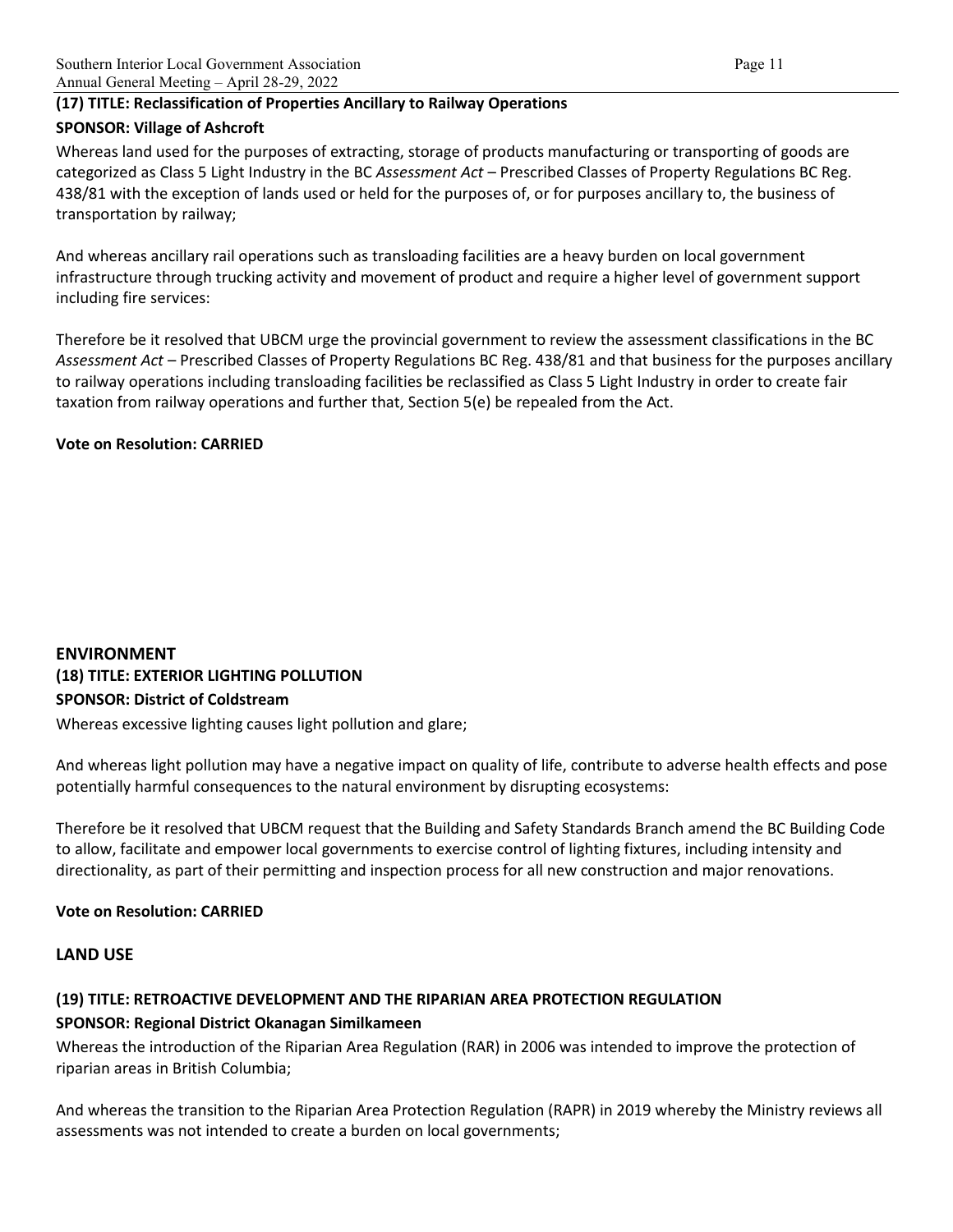Therefore be it resolved that UBCM request the Province of British Columbia to amend the Riparian Area Protection Regulation to allow the minister to issue a notification to a local government regarding an assessment report that has been prepared in relation to a "retroactive development".

**Motion to withdraw Resolution: 1st Mark Pendergraft RDOS 2nd Spencer Coyne, Princeton**

**Vote on motion to withdraw resolution: CARRIED**

# **(20) TITLE: LOCAL GOVERNMENTS TO HAVE LEGISLATED INPUT INTO CUTTING PERMITS SPONSOR: Squamish Lillooet Regional District**

Whereas local communities currently have no legal avenue for providing input into forest land cutting permits before they are approved and issued by the Province;

And whereas communities are often impacted by harvesting and log hauling, with environmental impacts, visual impacts, road safety issues and little economic benefit:

Therefore be it resolved that UBCM ask the Province to give local governments a legislated avenue for providing input before cutting permits for forest licensees and woodlot tenure holders are approved and issued by the Province.

**Vote on Resolution: CARRIED**

# **HEALTH AND SOCIAL DEVELOPMENT**

# **(21) TITLE: FAMILY PHYSICIAN FUNDING**

#### **SPONSOR: District of Lake Country**

Whereas British Columbians are continuing to struggle to access primary care and establish relationships with a family doctor despite a Provincial commitment to a new primary care network model in 2018;

And whereas the Province of British Columbia offers limited alternatives with limited funding to the fee for service model for physician compensation:

Therefore be it resolved that UBCM ask the Province of BC to consider, implement and adequately fund alternative physician compensation models to replace the fee for service model to better support continuity of care and encourage doctors to practice family medicine.

**Proposed Amendment:** Change TBIR clause to "*Therefore be it resolved that UBCM ask the Province of BC to consider implement and adequately fund alternative general practitioner compensation models to replace the fee for service model to better support continuity of care and encourage general practitioners to practice family medicine."*

**1st Toni Boot, Summerland 2nd Sally Watson, TNRD**

**Vote on Amendment: DEFEATED**

**Vote on Resolution as presented: CARRIED**

**(22) TITLE: PHYSICIAN (SPECIALIST) RECRUITMENT IN RURAL AREAS**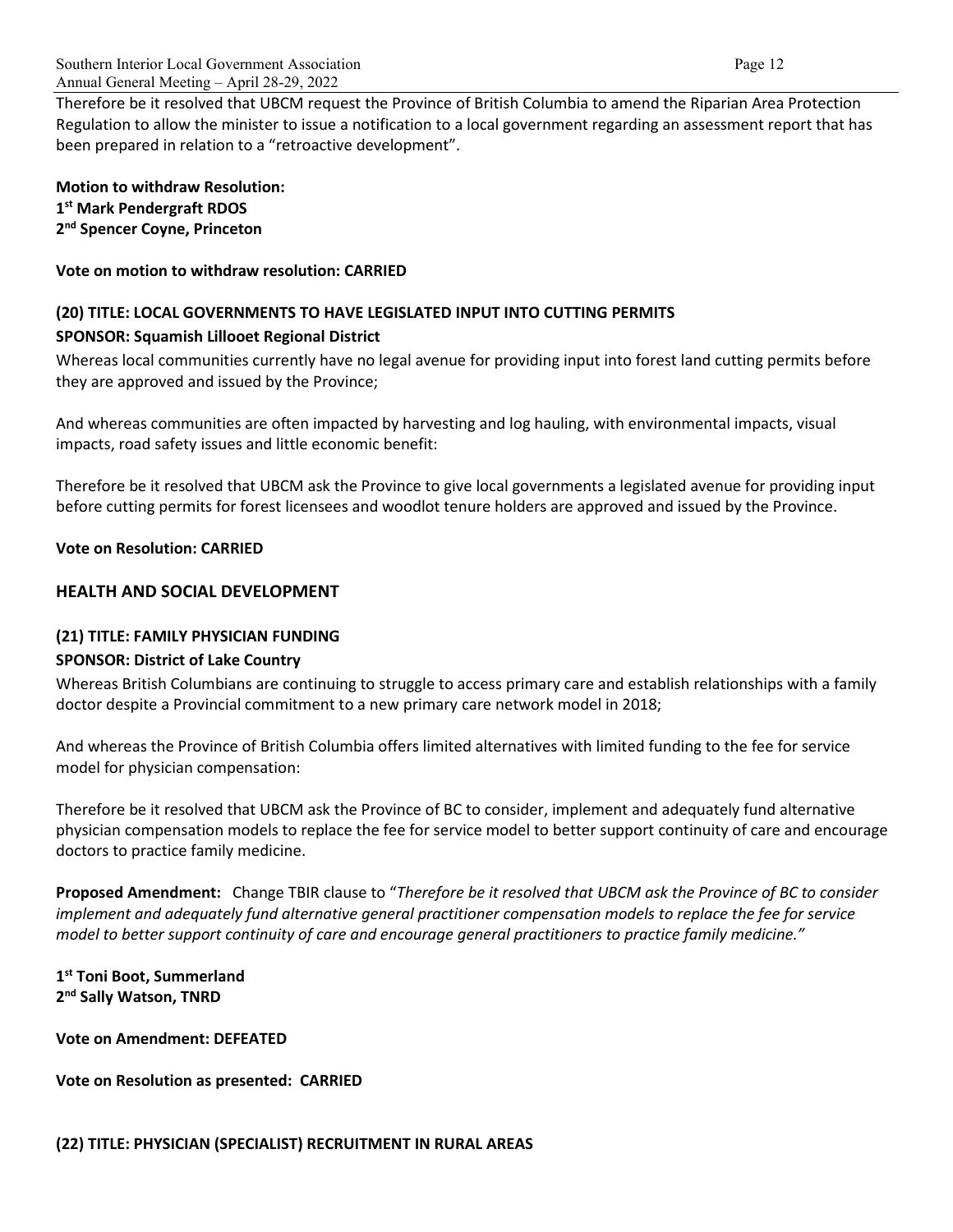## **SPONSOR: Regional District Okanagan Similkameen**

Whereas the Ministry of Health and Health Authorities, in partnership with Divisions of Family Practice, have initiated programs to develop Primary Care Networks (PCNs) and Urgent and Primary Care Centres (UPCCs) throughout the province to respond to a shortage of general practitioners and to provide conditions to attract general practitioners to rural areas;

And whereas rural communities are extremely challenged to recruit and retain medical specialists in many fields:

Therefore be it resolved that UBCM ask the Province of British Columbia to establish a long-term program to identify the root cause of the chronic shortage of physicians, including specialists, and that they initiate a program to remove obstacles and fill vacancies in this essential service.

## **Vote on Resolution: CARRIED**

## **(23) TITLE: BC EMERGENCY HEALTH SERVICES FUNDING**

#### **SPONSOR: Township of Spallumcheen**

Whereas the high number of call volumes for volunteer fire departments to respond to medical calls far exceeds regular fire related needs;

And whereas the resources of volunteer fire departments and concerns for volunteer retention and burnout is a concern due to excessive medical calls:

Therefore be it resolved that UBCM lobby the provincial government to support additional funding and review any feasibility studies to ensure that provincial resources for BC Ambulance and 911 services are adequate to service local populations.

#### **Motion for Proposed Amendment: 1st Cindy Fortin, Peachland 2nd Spencer Coyne, Princeton**

#### Change the TBIR clause as follows:

*Therefore be it resolved that UBCM lobby the provincial government to support additional funding and review any feasibility studies to ensure that provincial resources for BC Ambulance and 911 services are adequate to service local populations with a minimum of one ambulance be available 24 hours a day in any one community where an ambulance service exists.*

**Vote on Amendment: DEFEATED Vote on Resolution: CARRIED**

# **(24) TITLE: FIRST RESPONDERS PROGRAM FUNDING**

# **SPONSOR: Village of Chase**

Whereas many small local governments provide First Responder Program services to assist the BC Emergency Health Services Ambulance services;

And whereas the provision of assistance to the BC Ambulance Services is very valuable;

And whereas some costs associated with providing the service on behalf of BC Emergency Health Services are paid for by BC Emergency Health Services while hourly pay for First Responders and all vehicle costs are paid by the taxpayers of the local governments that assist the BC Ambulance Services: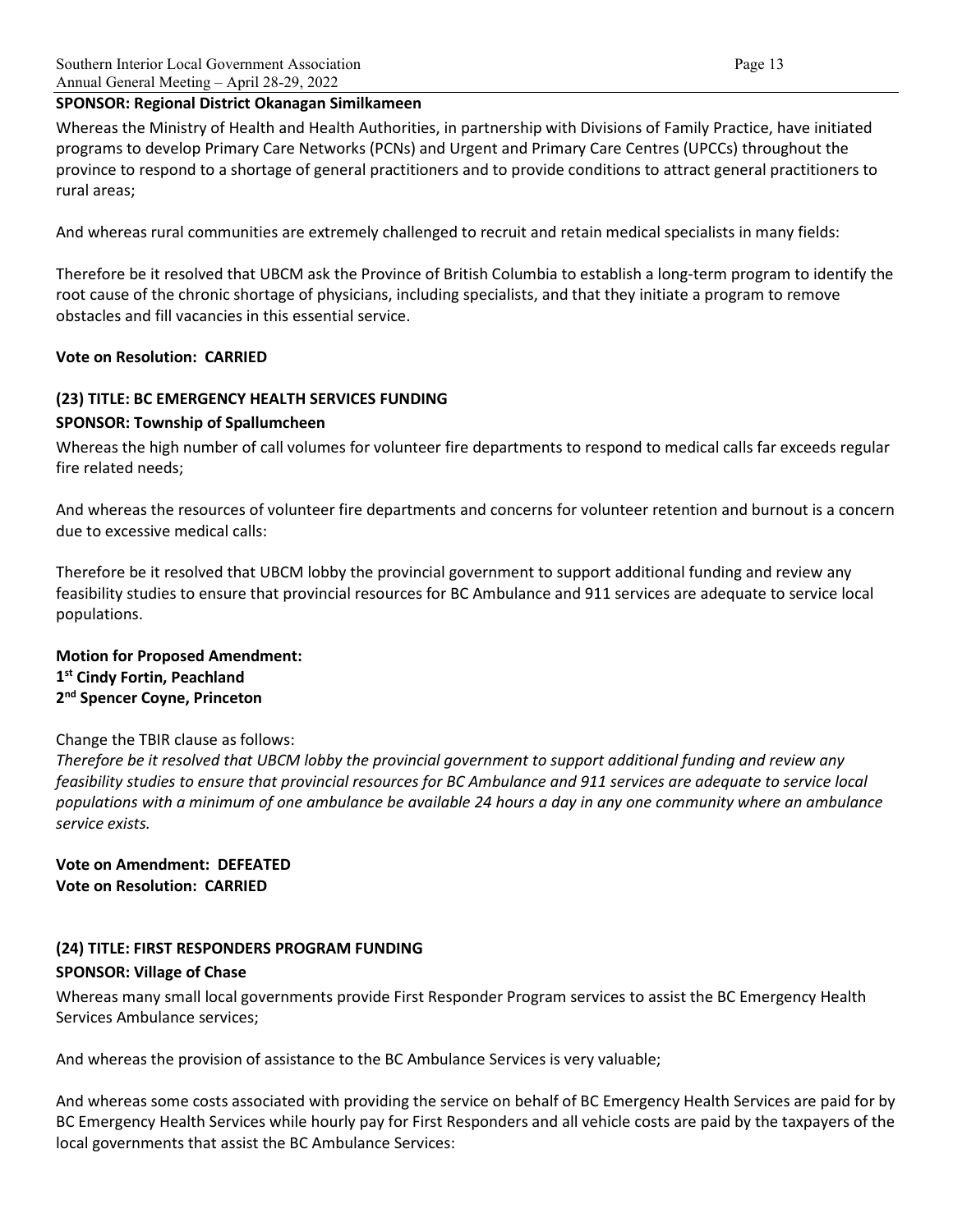Therefore be it resolved that UBCM request the BC Emergency Health Services to increase the funding to local governments who provide First Responder Program to assist the BC Ambulance Service.

## **Vote on Resolution: CARRIED**

# **(25) TITLE: BC EMERGENCY HEALTH SERVICES (BCEHS) - PARTNERSHIP WITH LOCAL GOVERNMENT**

## **SPONSOR: Regional District Okanagan Similkameen**

Whereas BCEHS ground ambulances are designed and equipped to provide emergency care and patient transport throughout British Columbia;

And whereas BCEHS personnel work closely with local governments in emergencies and disasters;

And whereas the lack of consultation with local government in the development of BCEHS policy that impacts life and safety may be harmful to our mutual constituents:

Therefore be it resolved that UBCM ask the Province of BC to require BCEHS to report regularly to local government prior to the initiation of a policy where that policy may have an impact on local government resources or the safety of our mutual constituents.

## **Vote on Resolution: CARRIED**

## **(26) TITLE: PROVINCIAL CAR PROGRAM**

## **SPONSOR: City of Penticton and Regional District Okanagan Similkameen**

Whereas Car 40 Programs, which aim to support the diversion of those suffering with mental health issues from the criminal justice system, and reduce patrol response and unnecessary hospital admissions have been successful in a variety of formats across the Province since 1978;

And whereas a Provincially integrated and funded Car 40 program would provide consistency to communities seeking new ways to support the health and safety of their residents:

Therefore be it resolved that UBCM request the Province support an integrated Car 40 Program with appropriate and sustainable funding.

#### **Vote on Resolution: CARRIED**

# **(27) TITLE: REGIONAL FOOD SUPPLY FEASIBILITY STUDY SPONSOR: Township of Spallumcheen**

Whereas the effects of climate change, primarily flooding and wildfire events, have highlighted how fragile our food supply chain can be;

And whereas the need for a regional food supply system is greater than ever:

Therefore be it resolved that UBCM lobby the provincial government, primarily the Ministry of Agriculture and the Premier of British Columbia, to support and fund local food supply feasibility studies, to ensure that as much food as possible can be grown, processed, and purchased within regional areas to sustain the local populations.

#### **Vote on Resolution: CARRIED**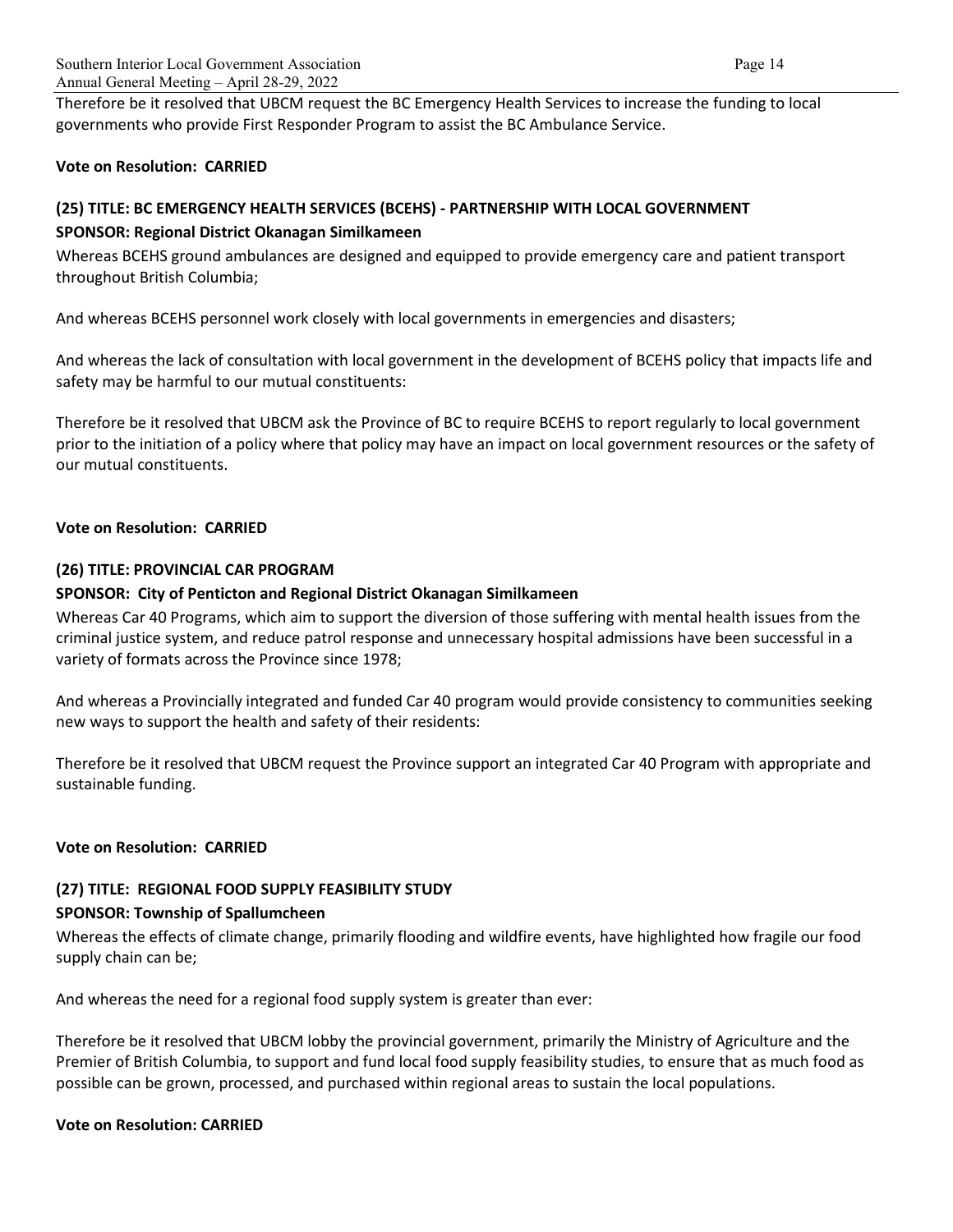## **HOUSING**

#### **(28) TITLE: HOME AFFORDABILITY & TRANSFER TAX LEVELS**

#### **SPONSOR: Village of Lumby**

Whereas in BC home buyers pay a provincial Property Transfer Tax (PTT) at a rate of 1% on the first \$200,000 of the purchase price and 2% on the remainder up to and including \$2 million;

And whereas according to the BC Real Estate Association the average single-family home increased 22% in value in the past 2 years since June 2020 to \$915,000;

And whereas the Property Transfer Tax is not related to the cost of services provided, the 2% tax on amounts over \$200,000 creates an additional cost to homeowners making affordability more out-of-reach for more homebuyers:

Therefore be it resolved that SILGA and UBCM request that the BC government reduce the tax burden on home purchasers by applying the 1% tax rate to the first \$700,000 of the purchase price and 2% on the remainder up to and including \$2 million.

## **Motion on Proposed Amendment: 1st Nicole Cherlet, Revelstoke 2nd Blair Ireland, Lake Country**

Change the TBIR clause as follows:

*Therefore be it resolved that SILGA and UBCM request that the BC government reduce the tax burden on home purchasers by applying the 1% tax rate to the first \$700,000 of the purchase price and 2% on the remainder up to and including \$2.5 million.* 

**Vote on Amendment: CARRIED Vote on Resolution as amended: CARRIED**

#### **(29) TITLE: TINY HOMES**

#### **SPONSOR: Town of Oliver**

Whereas owning a home in British Columbia is becoming increasingly unaffordable. During the 2020/2021 fiscal year, BC Housing subsidized nearly 19,000 shelter spaces, housing units and rent supplements. It was reported by the Bank of Canada that in Quarter 3 of 2021, Canadian's needed to spend over 37% of their household income to service a mortgage;

And whereas tiny homes offer an affordable, quick to build and green alternative to standard housing;

Therefore be it resolved that UBCM ask the Province of BC to review the BC Building Code to address barriers such as, but not limited to, egress, headroom and window and door size, and to recognize, allow and provide building requirements for tiny homes;

And be it further resolved that the Province should incorporate these changes into Part 9 of the BC Building Code that would define tiny houses as allowable permanent dwellings, and thus permit them to be constructed where local government official community plans and zoning bylaws deem them appropriate.

**Motion for Proposed Amendment: 1st Aimee Grice, Oliver 2nd Karla Kozakevich, RDOS**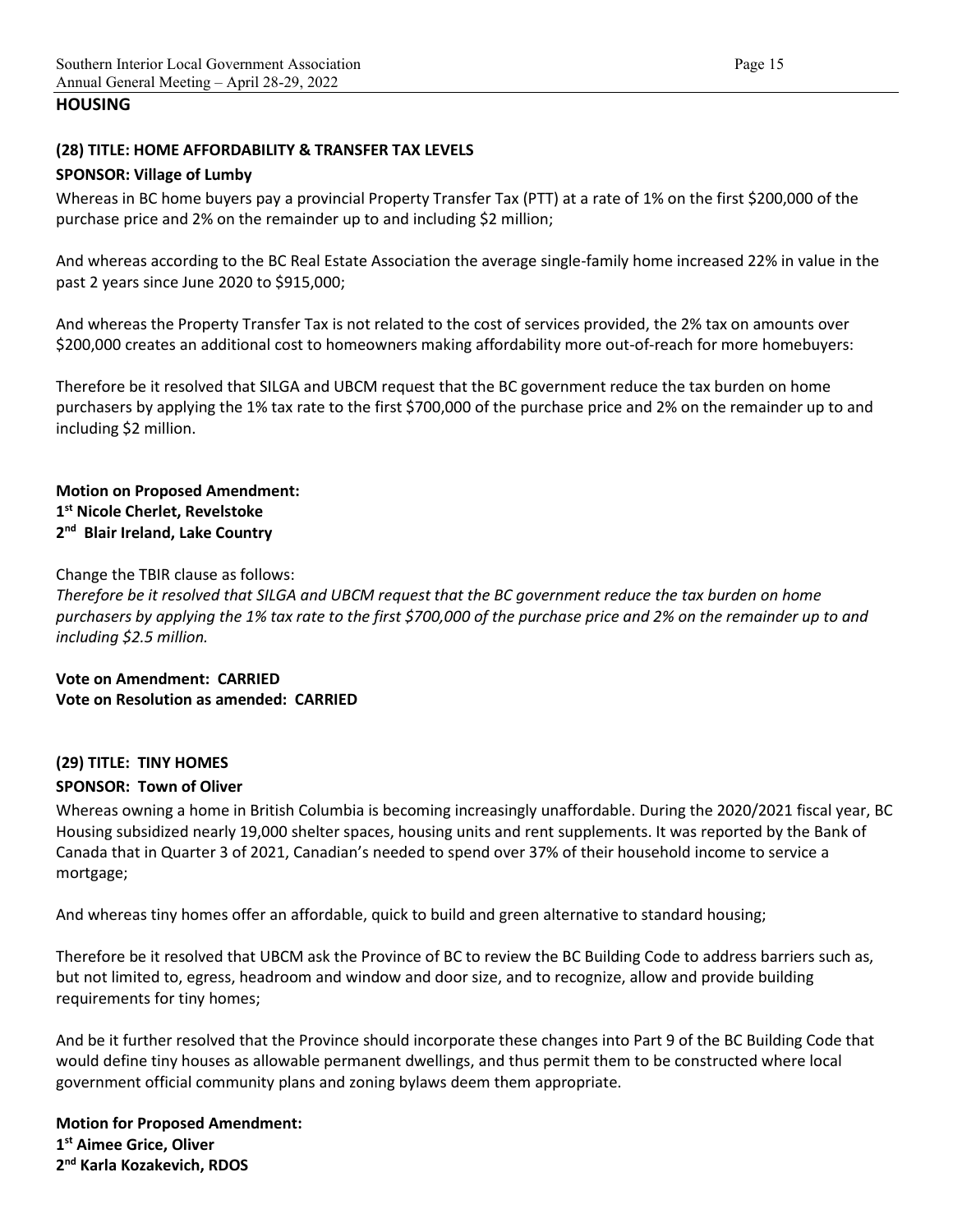*Whereas during the 2020/2021 fiscal year BC Housing subsidized nearly 19,000 shelter spaces and housing units and provided rent supplements and, further, it was reported by the Bank of Canada that in Quarter 3 of 2021 Canadians needed to spend over 37% of their household income to service a mortgage;*

*And whereas owning a home in British Columbia is becoming increasingly unaffordable and tiny homes offer an affordable, quick to build and green alternative to standard housing;*

# **Vote on Amendment: CARRIED Vote on Resolution as Amended: CARRIED**

# **(30) TITLE: BARE LAND STRATA DEVELOPMENT MINIMUM STANDARDS**

#### **SPONSOR: Village of Lumby**

Whereas bare land strata plan requirements for the strata's internal works and services are outside of local government purview;

And whereas it is recognized that municipalities should prescribe all developments standards as the municipality is concerned with how infrastructure is originally built and with the standards of living in its community;

And whereas current bare land strata developments do not have to meet minimum municipal standards, and as such may devolve into undesirable neighbourhoods that are inconsistent with other neighbourhoods, adversely affecting the land value beyond the area of the bare land strata subdivision:

Therefore be it resolved that SILGA and UBCM asks the BC Government to amend the Bare Land Strata Regulation to require that bare land strata developments meet the same minimum standards set by local governments, as required in their subdivision servicing bylaws, to ensure consistency across all developments throughout the community, in areas such as street lighting, sidewalks, curb heights, paved roads etc.

#### **Vote on Resolution: CARRIED**

# **SELECTED ISSUES**

#### **(31) TITLE: PAID PROTESTORS**

#### **SPONSOR: District of Sicamous**

Whereas the Canadian Charter of Rights and Freedoms provides that every person in Canada has the right to freedom of expression and freedom of peaceful assembly as part of a democratic nation;

And whereas lawful protests provide citizens the opportunity to express views and grievances for government to respond to;

And whereas individuals that are recruited and paid by organizations to protest on their behalf create a false perception of public opinion on matters of community interest:

Therefore be it resolved that UBCM ask the provincial government to investigate and lobby for the prohibition of organizations paying individuals to protest of their behalf.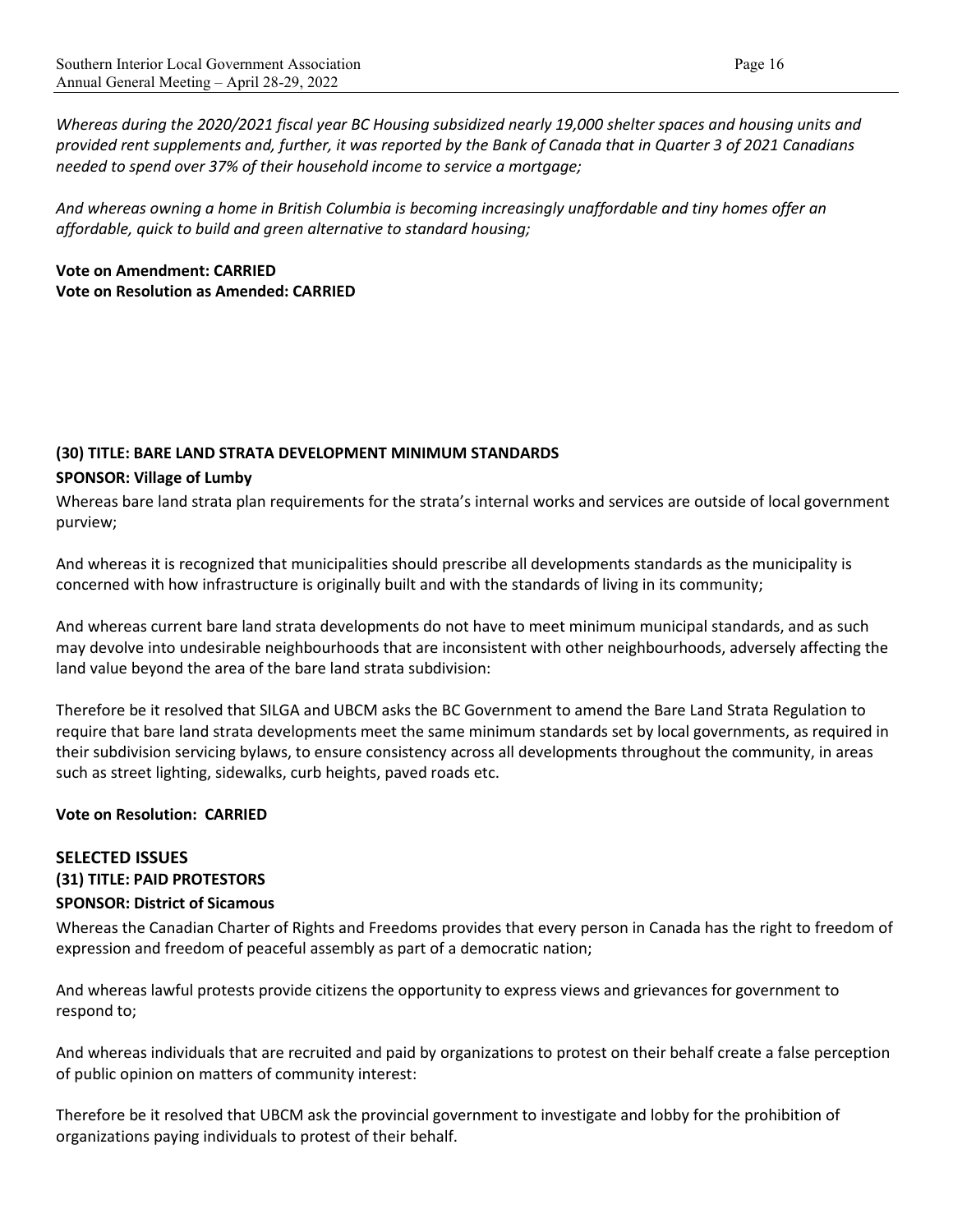**Vote on Resolution: CARRIED**

## **LATE (1) REVERSE PST ON FOSSIL FUEL HEATING**

#### **SPONSOR: Village of Clinton**

WHEREAS the Province of British Columbia announced in the Provincial Budget on February 22, 2022, that Provincial Sales Tax would be added to all fossil fuel heat and hot water appliances to encourage British Columbians to revert to electric heat pumps and hot water heaters;

AND WHEREAS even though heat pump technology may be improving, currently heat pumps are not sufficient to heat homes and businesses in the British Columbia Interior and Northern Regions which would necessitate auxiliary heat sources to augment heat pumps during the coldest days of winter in those regions;

THEREFORE BE IT RESOLVED that UBCM request the Provincial Government of British Columbia to reverse this decision until such time as heat pump technology has improved sufficiently to adequately heat buildings in the Interior and Northern Regions of the Province.

#### **Vote on Resolution: CARRIED**

#### **LATE (2) THRESHOLDS FOR DISREGARDING ACCESS REQUESTS**

#### **SPONSOR: District of Logan Lake**

WHEREAS public bodies are responsible for the management and protection of personal information under the Freedom of Information and Protection of Privacy Act;

AND WHEREAS under this Act, the requirements to meet the threshold to disregard a request because it is frivolous or vexatious or would unreasonably interfere with the operations of the public body because the request is excessively broad or is repetitive or systematic is unconscionably high and hard to obtain;

AND FURTHER WHEREAS public bodies can be subjected to harassment, defamation, accusations and abuse of staff time with little to no protection and a legal requirement to respond to malicious requests;

THEREFORE BE IT RESOLVED that UBCM asks that the Office of the Information and Privacy Commissioner for British Columbia review its thresholds for disregarding requests submitted under Section 43 of the Freedom of Information and Protection of Privacy Act.

#### **Vote on Resolution: CARRIED**

#### **8. Community Excellence Awards**

| Social Responsibility               | District of Summerland | George Ryga Arts & Cultural Centre |
|-------------------------------------|------------------------|------------------------------------|
| Economic Development                | City of Salmon Arm     | Zest Food Hub                      |
| <b>Environmental Sustainability</b> | <b>RDCO</b>            | <b>Flood Mitigation Planning</b>   |